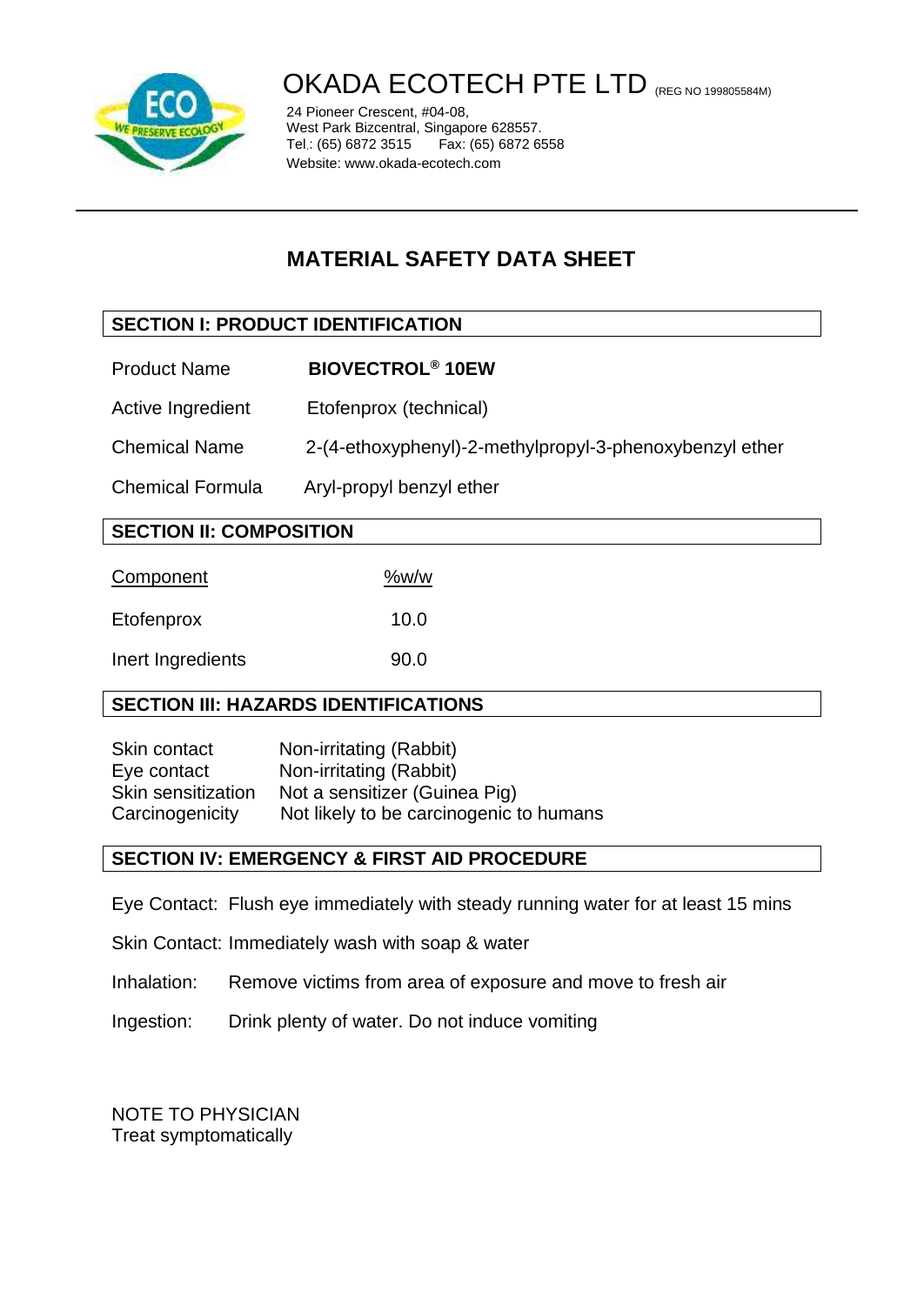### **SECTION V: FIRE & EXPLOSION HAZARD DATA**

Flash point: Not applicable (non-flammable) Extinguishing Media: Not applicable<br>Special Fire Fighting Procedure: Not applicable Special Fire Fighting Procedure: Unusual Fire & Explosion Hazards: Not applicable

# **SECTION VI: SPILL OR LEAKAGE**

STEP TO BE TAKE IN CASE MATERIAL IS RELEASED OR SPILLED. Hose off road surfaces to prevent accident or slippery surface.

#### **SECTION VII: HANDLING & STORAGE**

Keep out of reach of children. Keep container closed when not in use. Store in a cool, dry place, away from direct sunlight and high temperature.

#### **SECTION VIII: SPECIAL PROTECTION INFORMATION**

|                                | Ventilation Requirements: General ventilation is adequate |
|--------------------------------|-----------------------------------------------------------|
| <b>Respiratory Protection:</b> | None normally required                                    |
| <b>Protective Gloves:</b>      | None normally required                                    |
| Eye Protection:                | None normally required                                    |

#### **SECTION IX: PHYSICAL / CHEMICAL CHARACTERISTIC**

| Appearance:                                   | Milky white aqueous emulsion |  |
|-----------------------------------------------|------------------------------|--|
| Odor:                                         | Pleasant                     |  |
| $pH$ at 25 deg C:                             | $5.40 \pm 1.0$               |  |
| Dispersibility in water:                      | Completely dispersible       |  |
| Viscosity (BF/LVT/#1/100rpm/30deg C): 4-6 cps |                              |  |
| <b>Specific Gravity:</b>                      | $1.0 + 0.05$                 |  |

#### **SECTION X: STABILITY & REACTIVITY DATA**

| Stability:                               | <b>Stable</b>                                        |
|------------------------------------------|------------------------------------------------------|
| <b>Hazardous Decomposition Products:</b> | Oxides of carbon. Decomposition is very<br>unlikely. |
| Hazardous Polymerization:                | Will not occur                                       |
| <b>Materials to Avoid:</b>               | Acids                                                |
| <b>Conditions to Avoid:</b>              | Excessive heat & prolong sunshine                    |